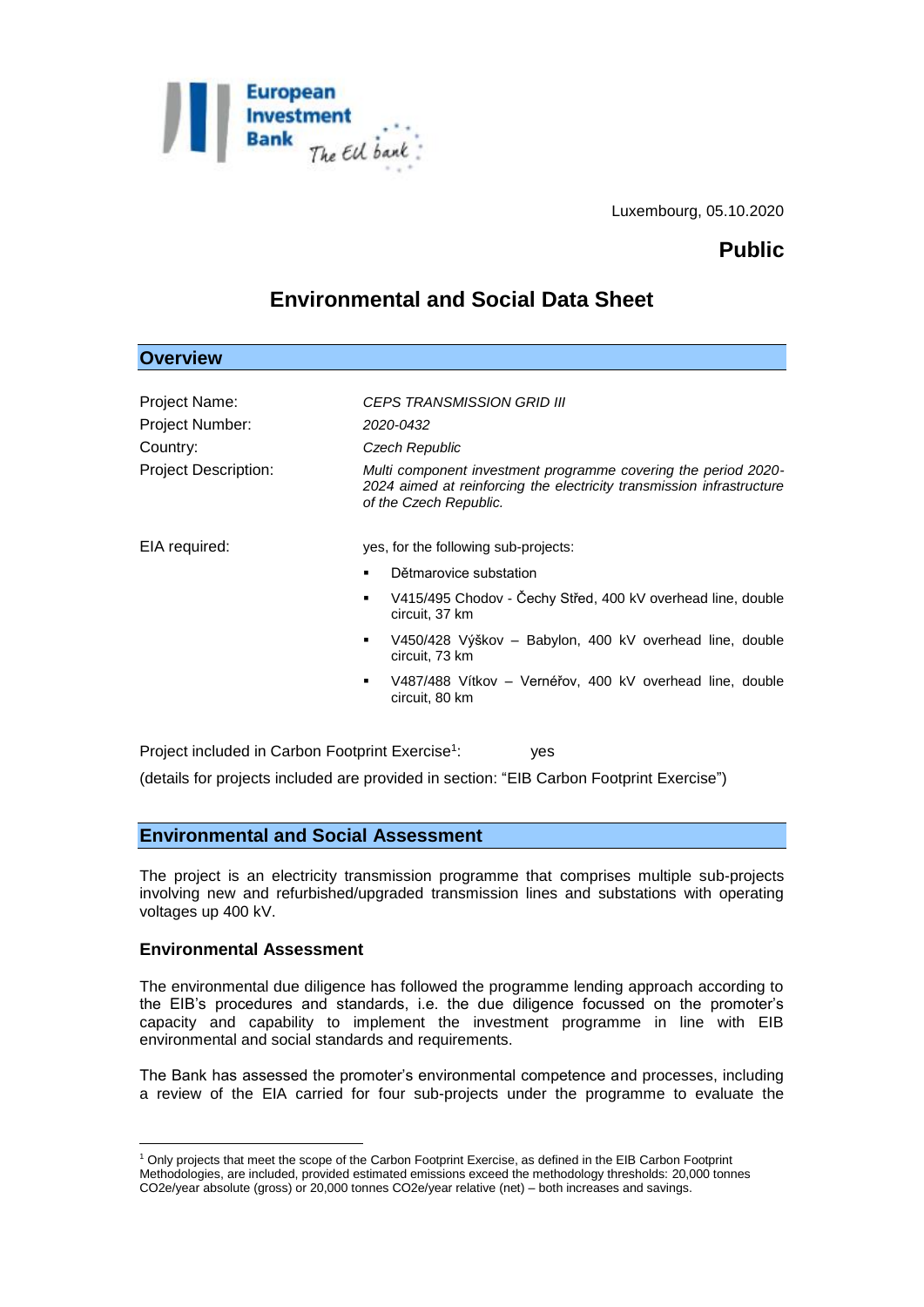

Luxembourg, 05.10.2020 promoter's work quality in this regard. Based on this assessment, the environmental capacity of the promoter is deemed to be good.

The sub-projects of the programme fall either under Annex I of the Directive 2014/52/EU amending the EIA Directive 2011/92/EU and have to undergo an Environmental Impact Assessment, or under Annex II of the EIA Directive, which requires the national competent authority to determine the need for an EIA. To date four sub-projects have been subject to a full EIA and have been granted the corresponding consents by the competent authority for nature and environment. As regards the remainder sub-projects under the programme, the promoter at this stage expects that, given their characteristics and typical impacts, none of them will be screened in for an EIA or for an Appropriate Assessment.

With regards to the four sub-projects for which an EIA has been carried out, no significant impacts have been identified. During construction, the environmental impacts are expected to relate to dust, noise, vibrations and vegetation clearance. Environmental impacts during operation will concern electromagnetic fields (EMF), noise disturbance, vegetation clearance and impact on flying vertebrates. Appropriate mitigation measures will be implemented to minimise impacts according to the findings of the EIA reports and the conditions expressed in the EIA consents. These include selecting lines route so to avoid impacts on sensitive areas, measures to contain the effect of noise during operation, protection of vegetation, compensatory plantings, installation of bird diverters when appropriate, coordination with local authorities and property owners as well as specific measures for conductors installations where protected plants or species are involved or when crossing watercourses. When necessary, certain construction activities will be executed avoiding breeding seasons of bird species.

## **EIB Carbon Footprint Exercise**

Gross annual GHG emissions of the programme in a standard year of operation are estimated at 77 kt of  $CO<sub>2</sub>$  equivalent per year (on the basis of network losses).

The operation will provide environmental benefits through the reduction of network losses. The total avoided  $CO<sub>2</sub>$  emissions are estimated at 15 kt of  $CO<sub>2</sub>$  equivalent per year using a grid emissions factor of 501 kgCO<sub>2</sub>/MWh.

For the annual accounting purposes of the EIB Carbon Footprint, the project emissions will be prorated according to the EIB lending amount signed in that year, as a proportion of project cost'.

#### **Public Consultation and Stakeholder Engagement**

Public consultations have been carried out for the four sub-projects that have been subject to an EIA. Public hearings took place for two of them; the minutes of the public hearings have been published on the public register of the competent authority for nature and environment. The main concerns of the public discussed during the public hearings concerned landscape, nature protection and spatial planning aspects.